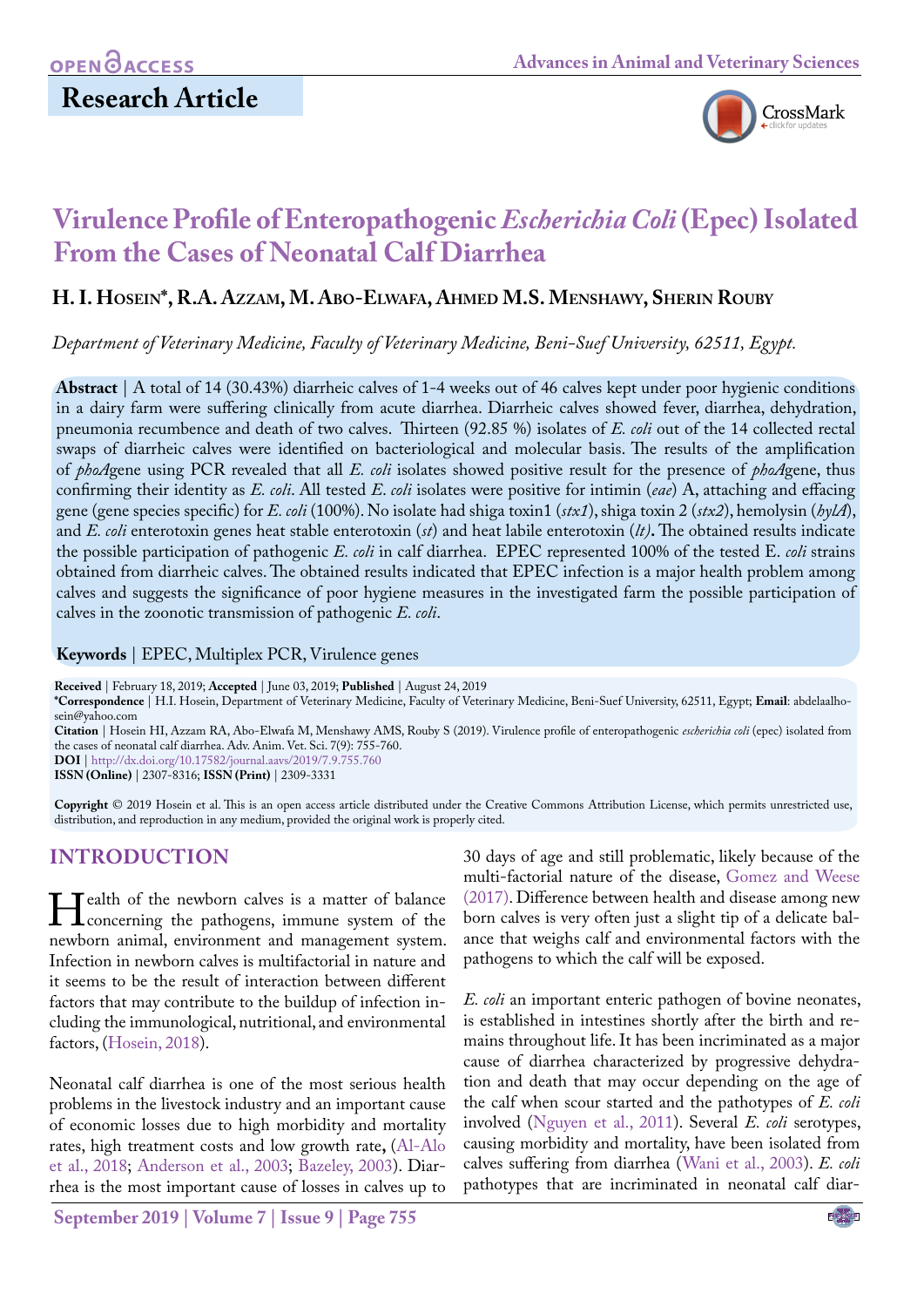## **OPEN GACCESS**

#### **Advances in Animal and Veterinary Sciences**

rhea include Enterotoxigenic (ETEC), Enteropathogenic (EPEC), Shigatoxigenic (STEC) which include subgroup Enterohemorrhagic (EHEC), Enteroinvasive (EIEC), Enteroaggregative (EAEC) and Enteroadherent *E. coli*  (EAdEC), [\(Nagy and Fekete, 2005](#page-5-3)). Each of these pathotypes has different virulence factors that enable them to cause diarrhea by different mechanisms which allowing them to colonize, invade and survive the host immune defense leading to certain clinical manifestations ([Mokady et](#page-5-4) [al., 2005\)](#page-5-4).

More recently, Attaching and effacing *E. coli* (AEEC) strains (*E. coli* strains which cause A/E lesions or at least carry the genes for this trait) such as EHEC and EPEC pathotypes have been implicated in diarrhea and dysentery, mostly in two to eight weeks old calves [\(Moxley](#page-5-5) [and Smith, 2010;](#page-5-5) [Shahrani et al., 2014\)](#page-5-6). The pathogenicity of EPEC pathotype is attributed to the production of the protein Intimin (*eae*) which has the ability to form attaching and effacing (A/E) lesions on intestinal cells (Oswald et al., 2000).

Thiry et al. (2017) detected serogroup O80 in 40% of 104 EPEC isolates from calves with diarrhea from 42 farms in Belgium. These isolates harbored the *eae-ξ* and  $\hat{f}/iG_{H2}$ genes, similar to the O80 attaching-effacing Shigatoxigenic *E. coli* isolates found in humans in France and that might be emerging.They concluded that Enteropathogenic and attaching-effacing Shigatoxigenic *Escherichia coli* cause bloody diarrhea in humans and young calves.

Polymerase chain reaction (PCR) can be used for the diagnosis of *E. coli* infection with high accuracy and is considered as an easy tool for amplifying genes of interest specifically present in a target pathotype or sero-group ([Mullis,](#page-5-7) [1990](#page-5-7); [Begum et al., 1993](#page-4-2)).

The present study was designed for identifying and genotyping of the pathogenic *E. coli* associated with an outbreak of neonatal calf diarrhea through detection of genes encoding virulence factors using PCR and studying of some epidemiological aspects of *E. coli* infection associated with neonatal calf diarrhea.

## **Material and Methods**

#### **Area of Study**

The present work was conducted on a dairy cattle private farm located in Beni-Suef Governorate, Egypt during December 2017- March 2018).

#### **Animals**

A total of 14 (30.43%) diarrheic calves of 1-4 weeks out of 46 calves kept under poor hygienic, management and preventive measures in company with other animals of different ages in a dairy farm were suffering clinically from enteritis manifested by diarrhea. These calves were used for collection of rectal swaps for isolation and identification of *E. coli*. Diarrheic calves were examined for signs of enteritis with detection of fecal consistency, odor, color and presence or absence of mucus and blood.

### **Reference Controls for** *E. coli* **Strains**

*E. coli* Standard serotype O101 was obtained from Aerobic Bacterial Vaccine Department, Veterinary Serum and Vaccine Research Institute, Abbasia, Cairo, Egypt. The standard strain was subjected to bacteriological identification and the DNA was extracted for using in PCR as positive controls while PCR grade water was used as a negative control.

Bacteriological examination of fecal ([Quinn et al., 2002\)](#page-5-8): Fecal swabs were inoculated into trypticase soya broth and incubated at 37 °C for 24 hours for propagation of *E. coli*. Subcultures from trypticase soya broth were streaked on MacConkey and EMB agar media and incubated at 37 °C for 24 hours. Identification of the isolated bacteria was done based on colony morphology, staining characters and biochemical reactions.

Biochemical identification was carried out according to [Quinn et al. \(2002\).](#page-5-8) One colony from each pure culture was picked up and streaked on TSI agar and Simmon's citrate agar media and incubated at 37 °C for 24 hrs. After complete identification, the bacterial isolates were stored at -20 °C on brain heart infusion broth containing 16% glycerol for long term preservation.

**QIAamp® DNA Mini Kit (Cat. No. 51304 Qiagen)** The QIAamp DNA Mini Kit was used for used for nucleic acid extraction.

#### **Oligonucleotide Primers Used in cPCR**

Different sets of primers were synthesized by Metabion (Germany) and supplied in a lyophilized form, reconstituted in PCR grade water to reach a concentration of 100 pmol/ μl stock solution for each primer.

Extraction of DNA was carried out according to QIAamp DNA mini kit instructions. Preparation of PCR Master Mix was carried out according to Emerald Amp GT PCR mastermix (Takara) Code No. RR310Akit.

Agarose gel electrophoreses was carried out according to [Sambrook et al. \(1989](#page-5-9))**.** The gel was photographed by a gel documentation system and the data was analyzed through computer software.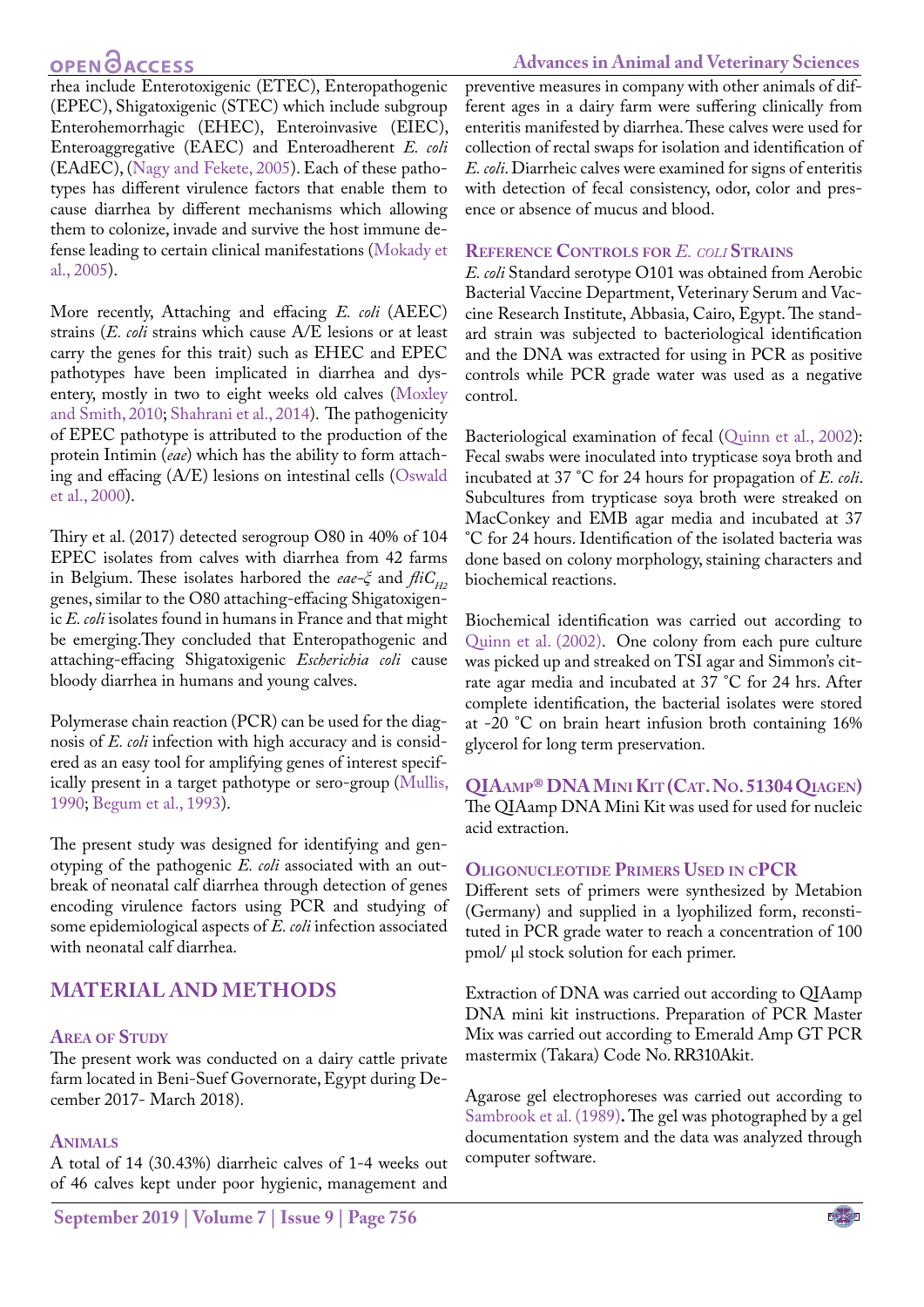| <b>OPEN OACCESS</b> |                                                                                                   | <b>Advances in Animal and Veterinary Sciences</b> |                                          |
|---------------------|---------------------------------------------------------------------------------------------------|---------------------------------------------------|------------------------------------------|
|                     | Table 1: Primers used for molecular identification of E. coli and detection of virulence factors. |                                                   |                                          |
| Target gene         | <b>Primers sequences</b>                                                                          | Amplified segment (bp)                            | <b>References</b>                        |
| stx1                | <b>ACACTGGATGATCTCAGTGG</b>                                                                       | 614                                               | Dipineto et al., 2006<br>Hu et al., 2011 |
|                     | <b>CTGAATCCCCCTCCATTATG</b>                                                                       |                                                   |                                          |
| stx2                | CCATGACAACGGACAGCAGTT                                                                             | 779                                               |                                          |
|                     | <b>CCTGTCAACTGAGCAGCACTTTG</b>                                                                    |                                                   | Bisi-Johnson et al.,                     |
| phoA                | CGATTCTGGAAATGGCAAAAG                                                                             | 720                                               | 2011                                     |
|                     | CGTGATCAGCGGTGACTATGAC                                                                            |                                                   | Piva et al., 2003                        |
| eaeA                | <b>ATGCTTAGTGCTGGTTTAGG</b>                                                                       | 248                                               |                                          |
|                     | <b>GCCTTCATCATTTCGCTTTC</b>                                                                       |                                                   |                                          |
| $\mathit{b}$        | AACAAGGATAAGCACTGTTCTGGCT                                                                         | 1177                                              |                                          |
|                     | ACCATATAAGCGGTCATTCCCGTCA                                                                         |                                                   |                                          |
| STa                 | GAAACAACATGACGGGAGGT                                                                              | 229                                               |                                          |
|                     | <b>GCACAGGCAGGATTACAACA</b>                                                                       |                                                   |                                          |
| LT                  | GGTTTCTGCGTTAGGTGGAA                                                                              | 606                                               |                                          |
|                     | <b>GGGACTTCGACCTGAAATGT</b>                                                                       |                                                   |                                          |

### **Results**

A total of 14 (30.43%) calves showed signs suggestive for enteritis. Clinical abnormalities included fever, diarrhea, dehydration, recumbence and death of two calves. It was observed that these calves were unable to suckle their dams effectively delaying taking of colostrum from their dams at the proper time and predisposing them to infection.

The results of bacteriological examination of 14 rectal swaps collected from diarrheic calves revealed isolation of 13 (92.85%) suspected *E. coli* isolates that were inoculated onto TSI agar and simmon's citrate agar media. On Mac-Conkey agar, *E. coli* appeared as flat and dry colonies of 2-3 mm in diameters with pink color due to fermentation of lactose and surrounded by dark pink area of precipitated bile salts. On EMB agar, *E. coli* appeared as flat colonies of 2-3 mm in diameter and dark violet in color with a black center which produces a distinctive green metallic sheen when light was reflected on it.

The results of biochemical identification proved the presence of *E. coli. E. coli* fermented all sugar and produced yellow slant and butt with production of gas but did not produce  $H_2S$ . Citrate utilization showed negative reaction, Vogues Proskauer and Urease tests revealed negative reaction, while Indole and Methyl red tests showed positive reaction confirming *E*. coli identity.

Amplification of *phoA* gene specific for *E. coli* using PCR ([Figure 1-A](#page-2-0)) revealed that, all the 13 *E. coli* isolates showed positive result for the presence of *phoA* gene.

Genotyping of *E. coli isolates* was carried out using Multiplex PCR for the amplification and detection of the genes

**September 2019 | Volume 7 | Issue 9 | Page 757**



<span id="page-2-0"></span>**Figure 1A):** Agarose gel electrophoresis of PCR for detection of *phoA* gene in *E. coli* isolates.

Lanes 1,2,3,4,5,8,9,10,11,12: positive samples with band of amplicon size at 720 bp.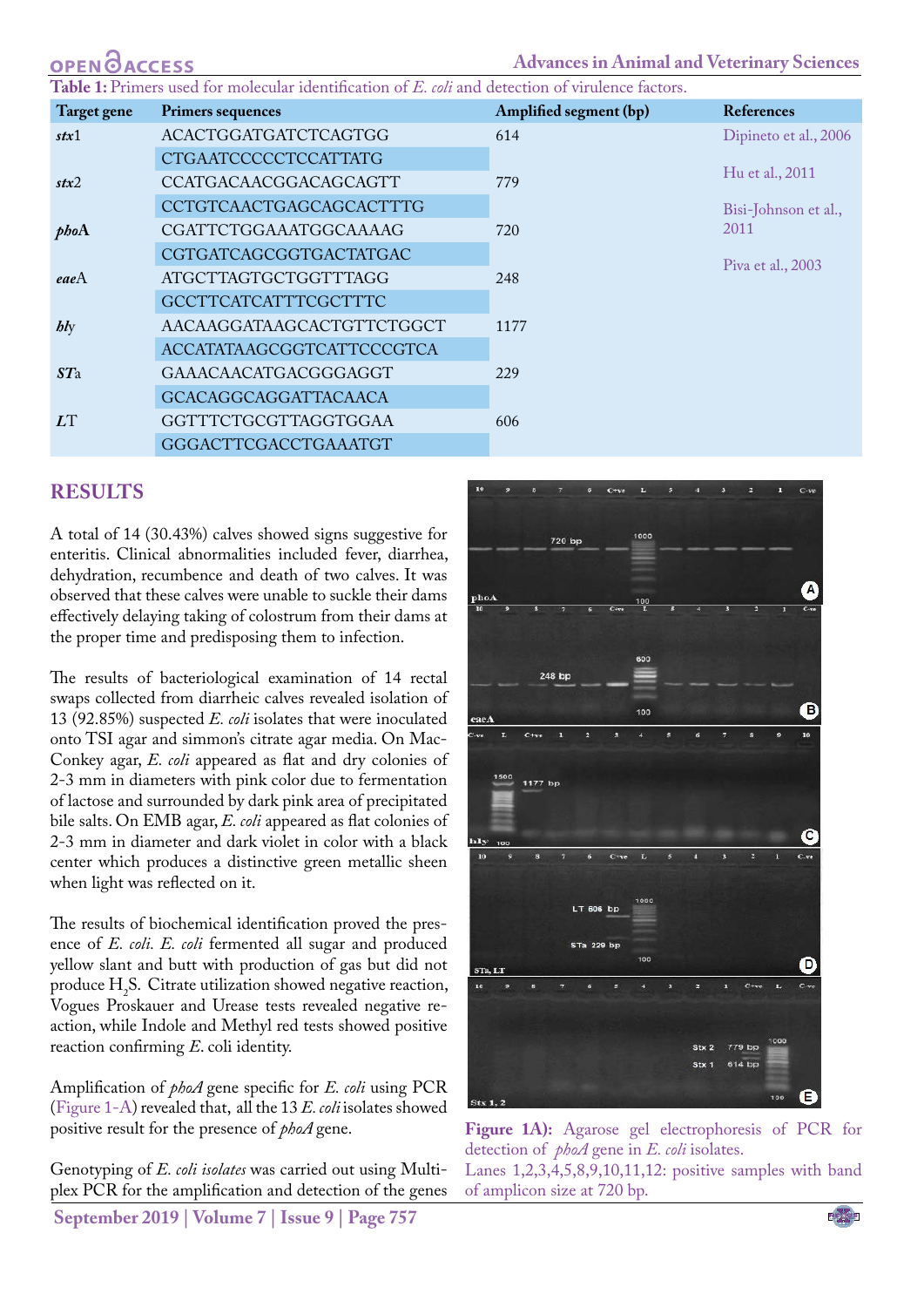## **OPEN GACCESS**

C+ve: Positive control. L: Molecular weight marker (100 bp.) C-ve: Negative control. B): Agarose gel electrophoresis of PCR for detection of *eaeA* gene in *E. coli* isolates. Lanes 1-10: positive samples with band of amplicon size at 248 bp.; C+ve: Positive control. L: Molecular weight marker ( 100bp.) C-ve: Negative control. **C):** Agarose gel electrophoresis of PCR for detection of *hly* gene in *E. coli* isolates. *C-ve: Negative control.; L: Molecular weight marker (100 bp.) C+ve: Positive control. Lanes 4-13: negative samples.* **D)**: Agarose gel electrophoresis of PCR for detection of *Sta* and LT genes in *E. coli* isolates. *Lanes 1,2,3,4,5,6,9,10,11,12: negative samples C+ve: Positive control. L: Molecular weight marker (100bp.); C-ve: Negative control.*  **E):** Agarose gel electrophoresis of PCR for detection of *stx1* and *stx2* genes in *E. coli* isolates. *Lanes 1-10: negative samples. C+ve: Positive control. L: Molecular weight marker (100bp.); C-ve: Negative control.;*

encoding shiga toxin1(*stx1*), shiga toxin 2 (*stx2*), intimin (*eae*), hemolysin (*hylA*) and *E. coli* enterotoxin genes such as heat stable enterotoxin (*st)*, and heat labile enterotoxin (*lt*). All tested *E*. *coli* isolates were positive for intimin (*eae*) A, attaching and effacing gene (gene species specific) for *E. coli* (100%). No isolate had shiga toxin1 (*stx1*), shiga toxin 2 (*stx2*), hemolysin (*hylA*), and *E. coli* enterotoxin genes heat stable enterotoxin (*st*) and heat labile enterotoxin (*lt)***,**  [Figure 1 \(B,C,D,E\)](#page-2-0).

### **Discussion**

Clinical abnormalities suggesting enteritis were recorded in 14 (30.43%) calves of different ages (1-4 weeks) that showed fever, diarrhea, dehydration, pneumonia recumbence and death of two calves**.** Similar clinical picture was reported by Al-Alo et al. (2018), [Cho et al. \(2010\)](#page-5-13) and [Singh et al. \(2013\)](#page-5-14). [Hossain et al. \(2013\)](#page-5-15) reported that the symptoms of calf enteritis included diarrhea, a rise in body temperature, general weakness, dehydration and lack of appetite followed by coma and death within a few hours. The high morbidity 30.43% recorded in this study among new born calves may be attributed to several factors including the calf less mature immune system than in adults, agammaglobulinemia and the high level of hydrocortisone that probably due to transplacental transfer, as well as the

fetus produces large quantity of corticosteroids beginning 8–10 days before birth that lead to immunosuppression as discussed by [Hosein \(2018\)](#page-5-0).

Identification of 13 (92.85 %) isolates of *E. coli* out of the 14 collected samples of diarrheic calves was confirmed on the basis of their morphology, cultural and biochemical tests using standard bacteriological procedures. The 13 isolates were visualized as blue-black colonies (2-3mm diameter) with green metallic sheen on Eosin Methylene Blue Agar and bright pink colonies on MacConkey agar. Such findings indicated a presumptive identification of *E. coli*  that was confirmed using standard bacteriological procedures**.** 

The overall prevalence rate of colibacillosis in the present study among 46 calves was (28.26 %). This may be regarded to the fact that *E. coli* is a normal inhabitant in the intestine of warm-blooded animals as mentioned by Achá et al. (2004). The present result agreed and disagreed in respect of the prevalence of infection with the findings of different authors; [Bashir et al. \(2015\)](#page-4-4), (35%)**;** [Cookson et](#page-5-16)  [al. \(2006\)](#page-5-16), (88.7%)**;** [Pourtaghi et al. \(2013\)](#page-5-17), (86.7%) and [Shahrani et al. \(2014\)](#page-5-6), (76.45%). The difference in the rates of *E. coli* infection may be attributed to differences in preventive and hygienic measures and exposure to stress factors allowing the opportunistic *E. coli* to flourish and express its virulence genes causing pathogenic effect on calves as mentioned by [Cho and Yoon \(2014\)](#page-4-5).

A monoplex PCR detecting alkaline phosphatase gene (*phoA*gene) specific for *E. coli* was performed on *E. coli* isolates. The results of the amplification of *phoA* gene using PCR, ([Figure 1\)](#page-2-0) revealed that all *E. coli* isolates showed positive result for the presence of *phoA*gene, thus confirming their identity as *E. coli* and proving that *phoA* gene is a housekeeping gene present in all *E. coli* strains as reported by [Chang et al. \(1986\)](#page-4-6) and [Kong et al. \(1999\)](#page-5-18). In order to categorize the different pathotypes of pathogenic *E. coli*, multiplex PCR was used for detection of virulence genes encoding virulence factors including shiga toxin1 (*stx1*), shiga toxin 2 (*stx2*), intimin (*eae*), hemolysin (*hylA*), and *E. coli* enterotoxin genes such as heat stable enterotoxin (*st*) and heat labile enterotoxin (*lt)*. All tested *E*. *coli* isolates were positive for intimin (*eae*) A, attaching and effacing gene (gene species specific) for *E. coli* (100%). No isolate had shiga toxin1 (*stx1*), shiga toxin 2 (*stx2*), hemolysin (*hylA*), and *E. coli* enterotoxin genes heat stable enterotoxin (*st*) and heat labile enterotoxin (*lt)***,** photos (2-5). Intimin is a virulence factor of EPEC (*e.g. E. coli* O127:H6) and EHEC (*e.g. E. coli* O157:H7) *E. coli* strains. It is an attaching and effacing (A/E) protein, which is responsible for enteropathogenic and enterohemorrhagic diarrhea, (Stevens et al., 2006). The intimin gene detection is mainly linked to the EPEC pathotype [\(Beraldo et al., 2014](#page-4-7)) and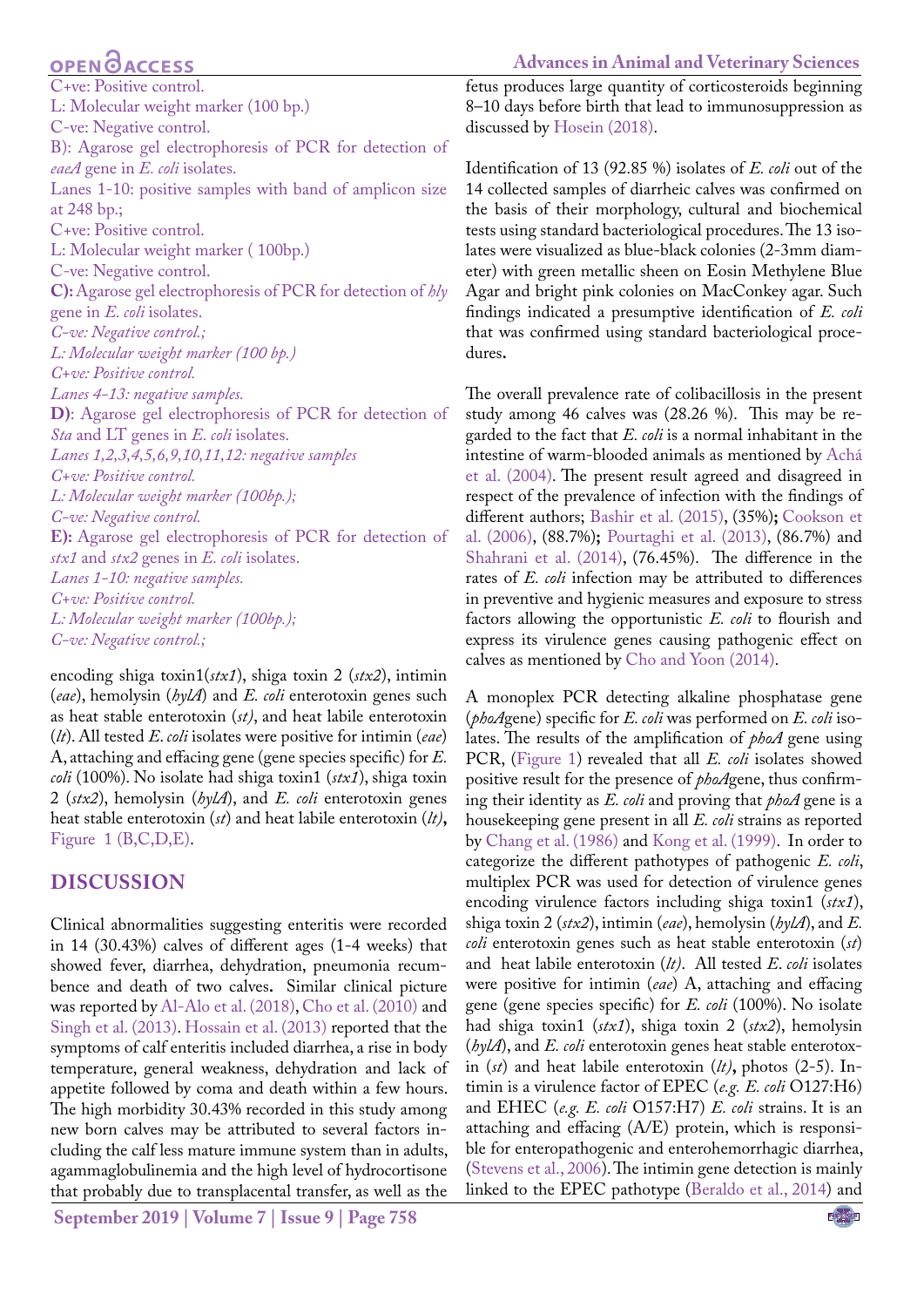## **OPEN**OACCESS

*eaeA*-positive strains are considered to be more virulent to human than the *eaeA*-negative ones. This indicates a possible participation of calves in the zoonotic transmission of pathogenic *E. coli* as supported by the findings of Thiry et al. (2017). [Nataro and Kaper \(1998\)](#page-5-19) reported that EPEC pathoype strains had a characteristic attaching and effacing (A/E) effect on the gut mucosa due to intimate bacterial adhesion to the enterocytes and effacement of the brush border microvilli. The formation of A/E lesions is governed by the locus of enterocyte effacement (LEE). This locus contained the *eae*gene, which encoded an outer protein called intimin, necessary for intimate attachment to epithelial cells. EPEC is a cause of diarrhea in ruminants and human and their pathogenicity is attributed to the production of protein intimin which was encoded by the *eae*gene as mentioned by Horcajo et al. (2012).

EPEC represented 100% of the tested E. *coli* strains. All isolates were obtained from diarrheic calves which indicated that EPEC is a calf pathogen as mentioned by [Moxley](#page-5-5) [and Smith \(2010\)](#page-5-5).

The rate of EPEC among pathogenic *E. coli* was investigated by many authors, [Badouei et al. \(2016\),](#page-4-8) 1.33%, [Nguyen](#page-5-2) [et al. \(2011\),](#page-5-2) 2.6%, Arya et al. (2008), 7.7%, Orden et al. (1998), 8.1%, Wani et al. (2003), 9.73%, [Islam et al. \(2015\)](#page-5-20) 12.5% and Güler et al. (2008) 13.3%.

In general, the high prevalence of EPEC among calves may be attributed to bad management system, lack of hygiene, overcrowding, insufficient attention to the newborn calves with insufficient intake of colostrum and lack of effective preventive measures as well as stress factors that allow the opportunistic *E. coli* to flourish and express virulence genes causing pathogenic effect on calves as mentioned by [Cho](#page-4-5) [and yoon \(2014\).](#page-4-5)

## **Conclusion**

EPEC infection is a major health problem among calves and suggests the significance of poor hygiene measures in the investigated farm.

*E. coli* infection is multifactorial in nature and it seems to be a result of interaction between different factors that may contribute to the buildup of infection. These include the immunological, nutritional, environmental and management factors.

The results indicate the possible participation of calves in the zoonotic transmission of pathogenic *E. coli*.

## **Conflict of Interest**

None of the authors has a financial or personal relationship

**September 2019 | Volume 7 | Issue 9 | Page 759**

with other people or organizations that could inappropriately influence or bias the content of the paper. All authors read and approved the final manuscript.

# **Authors Contribution**

All authors contributed in creating this article and approved the final manuscript.

## **References**

- • Achá SJ, Kühn I, Jonsson P, Mbazima G, Katouli M, Mllby R (2004). Studies on calf diarrhea in Mozambique: prevalence of bacterial pathogens. Acta Vet. Scandnavia. 45(1-2):27-36. <https://doi.org/10.1186/1751-0147-45-27>
- • Al-Alo KZK, Nikbakht Brujeni Gh, Lotfollahzadeh S, Moosakhani F, Gharabaghi A (2018). Correlation between neonatal calf diarrhea and the level of maternally derived antibodies. Iran J. Vet. Res. 2018 Winter; 19(1): 3–8.
- <span id="page-4-0"></span>• Anderson DC, Kress PDD, Bernardini TMM, Davis KC, Boss DL, Doornbos DE (2003). The effect of scour on calf weaning weight. Profess. Anim. Scient. 19(6): 399-403. [https://doi.org/10.15232/S1080-7446\(15\)31455-8](https://doi.org/10.15232/S1080-7446(15)31455-8)
- • Arya G, Roy A, Choudhary V, Yadav MM, Joshi CG (2008). Serogroups, atypical biochemical characters, colicinogeny and antibiotic resistance pattern of Shiga toxin-producing Escherichia coli isolated from diarrheic calves in Gujarat, India. 2008. 55(2):89-98. [https://doi.org/10.1111/j.1863-](https://doi.org/10.1111/j.1863-2378.2007.01093.x ) [2378.2007.01093.x](https://doi.org/10.1111/j.1863-2378.2007.01093.x )
- <span id="page-4-8"></span>• Badouei MA, Morabito S, Najafifar A, Mazandarani E (2016). Molecular characterization of enterohemorrhagic *Escherichia coli* hemolysin gene (EHEC-*hlyA*) harboring isolates from cattle reveals a diverse origin and hybrid diarrheagenic strains. Infect. Genet. Evol. 39: 342-8. [https://](https://doi.org/10.1016/j.meegid.2016.02.002 ) [doi.org/10.1016/j.meegid.2016.02.002](https://doi.org/10.1016/j.meegid.2016.02.002 )
- <span id="page-4-4"></span>• Bashir S, Ashraf I, Dar AM, Majid A, Bhat AA, Farooq J (2015). Isolation and detection of *Escherichia coli* from diarrheic calves along with biochemical and hematologic parameters. J. Cell Tissue Res. 15(2):5059-61.
- <span id="page-4-1"></span>• Bazeley K (2003). Investigation of diarrhea in the neonatal calf. In Practice. 25(3):152-9. [https://doi.org/10.1136/](https://doi.org/10.1136/inpract.25.3.152 ) [inpract.25.3.152](https://doi.org/10.1136/inpract.25.3.152 )
- <span id="page-4-2"></span>• Begum D, Strockbine NA, Sowers EG, Jackson MP (1993). Evaluation of a technique for identification of Shiga-like toxin-producing *Escherichia coli* by using polymerase chain reaction and digoxigenin-labeled Probes. J. Clin. Microbiol. 31(12):3153-56.
- <span id="page-4-7"></span>• Beraldo LG, Borges C, Maluta RP, Cardozo MV, Rigobelo EC, Avila FA (2014). Detection of Shega toxigenic (STEC) and enteropathgenic (EPEC) *Escherichia coli* in dairy buffalo. Vet. Microbiol. (170) 1–2: 162-166. [https://doi.org/10.1016/j.](https://doi.org/10.1016/j.vetmic.2014.01.023 ) [vetmic.2014.01.023](https://doi.org/10.1016/j.vetmic.2014.01.023 )
- <span id="page-4-3"></span>• Bisi-Johnson MA, Obi CL, Vasaikar SD, Baba KA, Hattori T (2011). Molecular basis of virulence in clinical isolate of *Escherichia coli* and *Sulmonella* species from a tertiary hospital in eastern cape south Africa, Gut Pathog. 3: 9. [https://doi.](https://doi.org/10.1186/1757-4749-3-9 ) [org/10.1186/1757-4749-3-9](https://doi.org/10.1186/1757-4749-3-9 )
- <span id="page-4-6"></span>• Chang CN, Kuang WJ, Chen EY (1986). Nucleotide sequence of alkaline phosphatase gene of *Escherichia coli*. Gene. 44(1): 121-125. [https://doi.org/10.1016/0378-1119\(86\)90050-8](https://doi.org/10.1016/0378-1119(86)90050-8 )
- <span id="page-4-5"></span>• Cho Y, Yoon KJ (2014). An overview of calf diarrhea - infectious